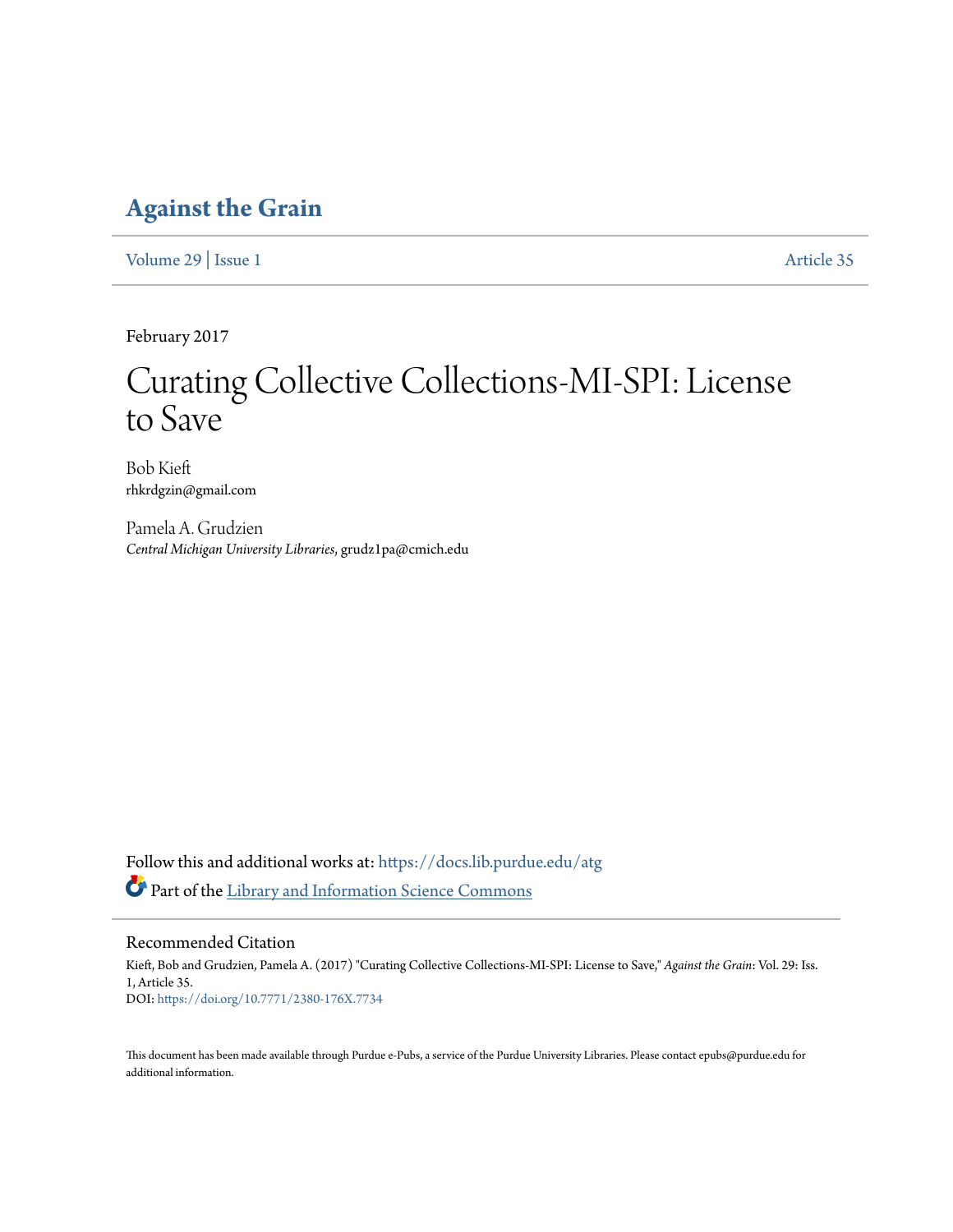# Curating Collective Collections — MI-SPI: License to Save

by **Pamela A. Grudzien** (Director of Acquisitions, Metadata & Resource Sharing Services, Central Michigan University Libraries)  $\langle \text{grudz1pa@cmich.edu} \rangle$ 

Column Editor: **Bob Kieft** (688 Holly Ave., Unit 4, St. Paul, MN 55104) <rhkrdgzin@gmail.com>

*Column Editor's Note: Readers of this column and participants in CRL's PAN Forum at ALA will be familiar with the shared monograph program among public universities in Michigan described here by guest author Pamela Grudzien. It's one of several statebased programs that has matured, but it is unusual in a couple of ways. First, and unlike many other shared monograph projects, it proceeded from the desire to responsibly reduce the size of a collective collection rather than the desire to secure titles that are scarce or unique. Second, it has entered a second generation of activity with the addition of members and consequent refinement of its retention criteria. Moreover, MI-SPI is in discussion with a neighboring project among academic libraries in Indiana about the possibilities for joint effort. In this way, MI-SPI is helping the shared print community to figure out how existing state and regional projects can knit together and move toward a national level of collection management. The HathiTrust and EAST monograph projects are approaching the question of the interstate/regional collection from their angles, and the time is fast approaching when enough individual projects are sufficiently advanced that they can, once a national-level service is readily available for declaring and acting on retention commitments, see the outline of the larger structure needed. — BK*

Over the past two decades as more and more scholarly resources became available online, academic libraries have shifted away from warehousing print more scholarly resources became available online, academic libraries materials for just-in-case use to accessing vast electronic collections that are available 24/7 to meet the needs and demands of students. To provide collaborative and innovative services, library spaces need to be used differently, too. Many libraries, in analyzing their collections, discovered lots of monographs never used and lots of monographs duplicated in many libraries. The mixture of changing space needs and sophisticated collection analysis data created an opportunity for Michigan's public university libraries to collaborate in a new way — a shared collection distributed throughout the partner libraries' physical buildings.

**MI-SPI** (pronounced My Spy) is the acronym for the **Michigan Shared Print Initiative**. Currently, this is a collaborative project to retain copies of circulating print monographs duplicated in the library collections of most state-supported universities in Michigan. To be specific, at least two copies among 11 institutions. Currently, the **MI-SPI** members are grappling with the realities of retention responsibilities, the concerns about validation of

actual holdings, and ideas about expanding the collaborative to incorporate other formats and possibly libraries in neighboring states. But, it didn't start out that way. In the beginning, it was all about weeding, i.e., deselection, i.e., downsizing some collections.

Let's set the stage: There are 15 state-supported public universities in Michigan, three in the Upper Peninsula, and the remaining 12 across the "Mitten." They range in size from about 2,100 students at **Lake Superior State** to over 50,000 at **Michigan State**. Most of the universities are also participants in the statewide catalog and resource-sharing system called MeLCat — Michigan electronic Library Catalog. The statewide delivery system RIDES makes stops at each institution every weekday. So there was a shared catalog and distribution system in place already to provide infrastructure to **MI-SPI**.

In 2010, several of the state-supported university libraries in Michigan were facing space demands requiring significant downsizing of their collections. While feeling this urgency to remove books, there was also a desire to somehow ensure access to the many titles that were held at sister institutions. Michigan libraries had recognized the advantages of working collaboratively. Communication began early in 2011 with the **Midwest Collaborative for Library Services' (MCLS)** executive director **Randy Dykhuis** to explore the possibilities of a joint monographic deselection and preservation project. In spring 2011, a pilot project was proposed to the **Council of Library Deans and Directors (COLD)**, representing the 15 public universities in the state. While many expressed interest, for a few the timing and budget constraints precluded participation in the pilot. By August 2011, seven partners agreed to move ahead. **MCLS** was asked to be facilitator and fiscal agent for the project and to contact **SCS** on behalf of the new group to engage their collection analysis services.

Initially, interest in this analysis varied among the seven fully participating libraries. Some university libraries were interested in obtaining data analysis of their print monograph collections for weeding due to space constraints. Others were interested in overall analysis of usage of their print monograph collections. Some university libraries had urgent space concerns. There are other similar initiatives to **MI-SPI** happening across the U.S. now, but at the time **MI-SPI** was unique because **MI-SPI's** resource sharing was physically distributed across all participant facilities allowing the partners to create a collective collection while meeting their local space needs.

When the project began in 2012, the original full participants were **Central Michigan**, **East-**

#### **ern Michigan**, **Grand**

**Valley State**, **Michigan Tech**, **Saginaw Valley State**, **Wayne State**, and **Western Michigan**. The goal for the original seven participants was to have retention commitments on widely-held but little-used books so that libraries could maintain access through resource sharing to the same number of titles while eliminating significant duplication. Two partners had very urgent space demands requiring heavy deselection in the summer of 2012. Two partners had no space concerns at all and were able to take on more retention assignments in order to help others meet their goals. The collaboration worked well.

The start of **MI-SPI** involved circulating print monographs. In order to make reasonable, intelligent decisions about what to keep and what to weed, a large amount of relevant data needed to be collected and analyzed. Data included detailed holdings information, circulation statistics, publication dates, and comparative holdings among identified libraries and library groups. This all applies to the principle of a collective collection of circulating print monographs.

Data extracts were harvested for **SCS** through the end of 2011. While **SCS** worked with the data, the seven partners came to agreement on criteria for the collection analysis. We would look at:

- titles held by three or more in the group,
- title sets that had fewer than three circulations among title holdings since 1999,
- copies that had been acquired in or before 2005.

The group was comfortable, at this stage, looking at material that had been added to our collections more than five years previously, that was widely duplicated, and that showed little to no use for more than ten years.

In early 2012, collection data was ready for the group to discuss. The initial estimate of total overlap of holdings proved to be high. After normalizing the seven files of records, 535,000 commonly-held titles were available for deselection. Intense discussions about the allocations of retention assignments ensued. A horse-trading process involving reassignment by **SCS** of several thousand titles to two partners helped those who could not commit to all the initially assigned retention candidates for space reasons. Moreover, the group understood that when the partnership expanded beyond the pilot seven and the collective collection was refreshed, the retention responsibilities would